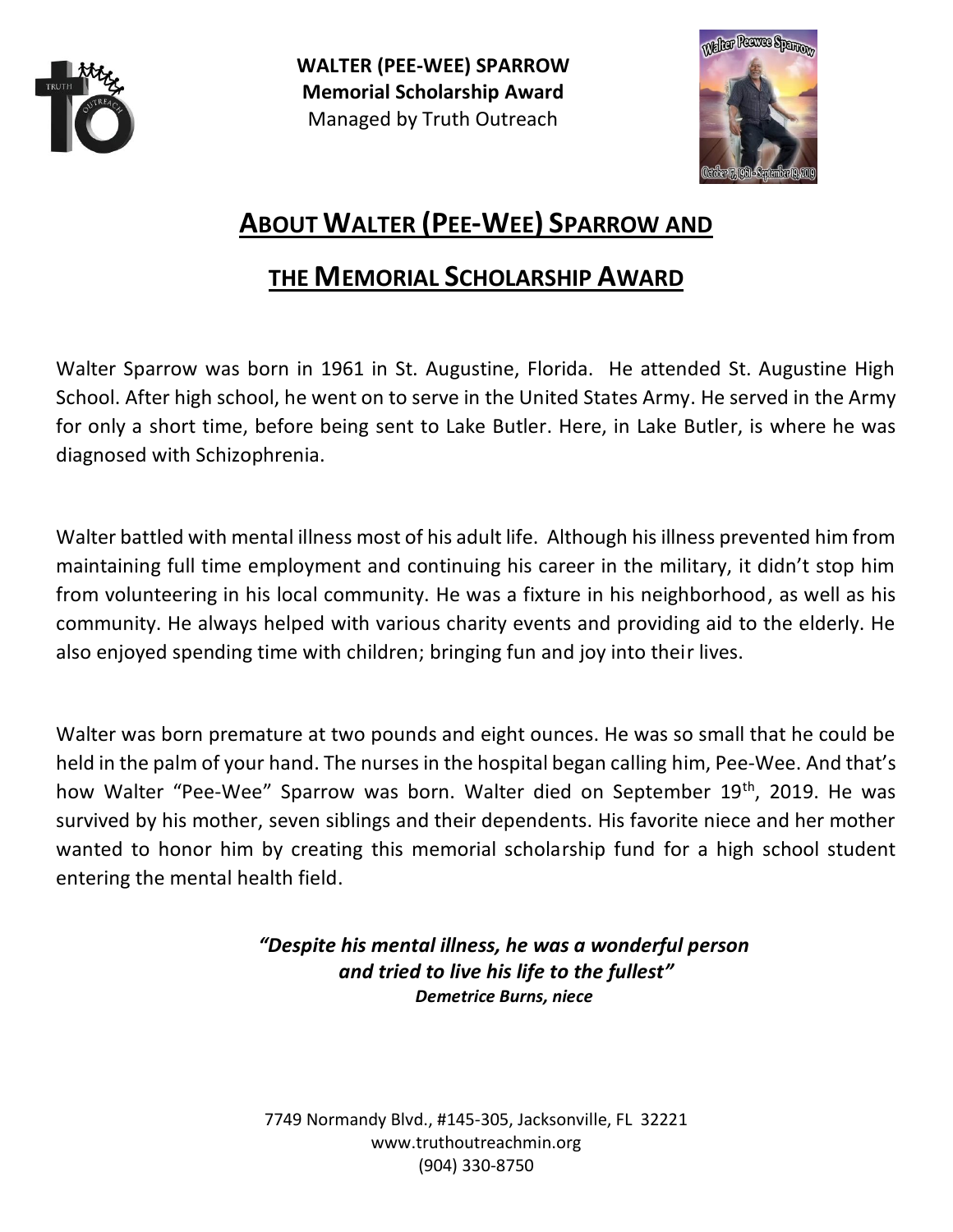

**WALTER (PEE-WEE) SPARROW Memorial Scholarship Award** Managed by Truth Outreach



### **Award Qualifying Criteria:**

- US Citizen
- Senior class student of either:
	- o St Augustine High School
	- o Menendez High School
- GPA of 3.0 or better (unweighted)
- SAT score 1000 or better (copy of email or website scores accepted)
- ACT score 25 or better(copy of email or website scores accepted)
- 50 volunteer hours of community service
- 80% attendance rate (calculated by total school days/days attended)
- Accepted at a college, university, or technical institute (copy of email or website accepted)

## **Award Submission:**

- Application submitted by March  $31^{st}$  (April review period, May  $1^{st}$  award announced)
- Essay 1 page Why are you entering the Mental Health field?
- Copy of transcript
- Copy of college, university, or technical institute acceptance letter (copy of email or website accepted)
- One referral letter, from either of the following:
	- o teacher or school faculty
	- o community leader
	- o family supporter (non-parent)

## **Submit to:**

- **[truthoutreachmin@yahoo.com](mailto:truthoutreachmin@yahoo.com) or**
- **Truth Outreach c/o Walter Sparrow Scholarship 7749 Normandy Blvd. #145-305 Jacksonville, FL 32221**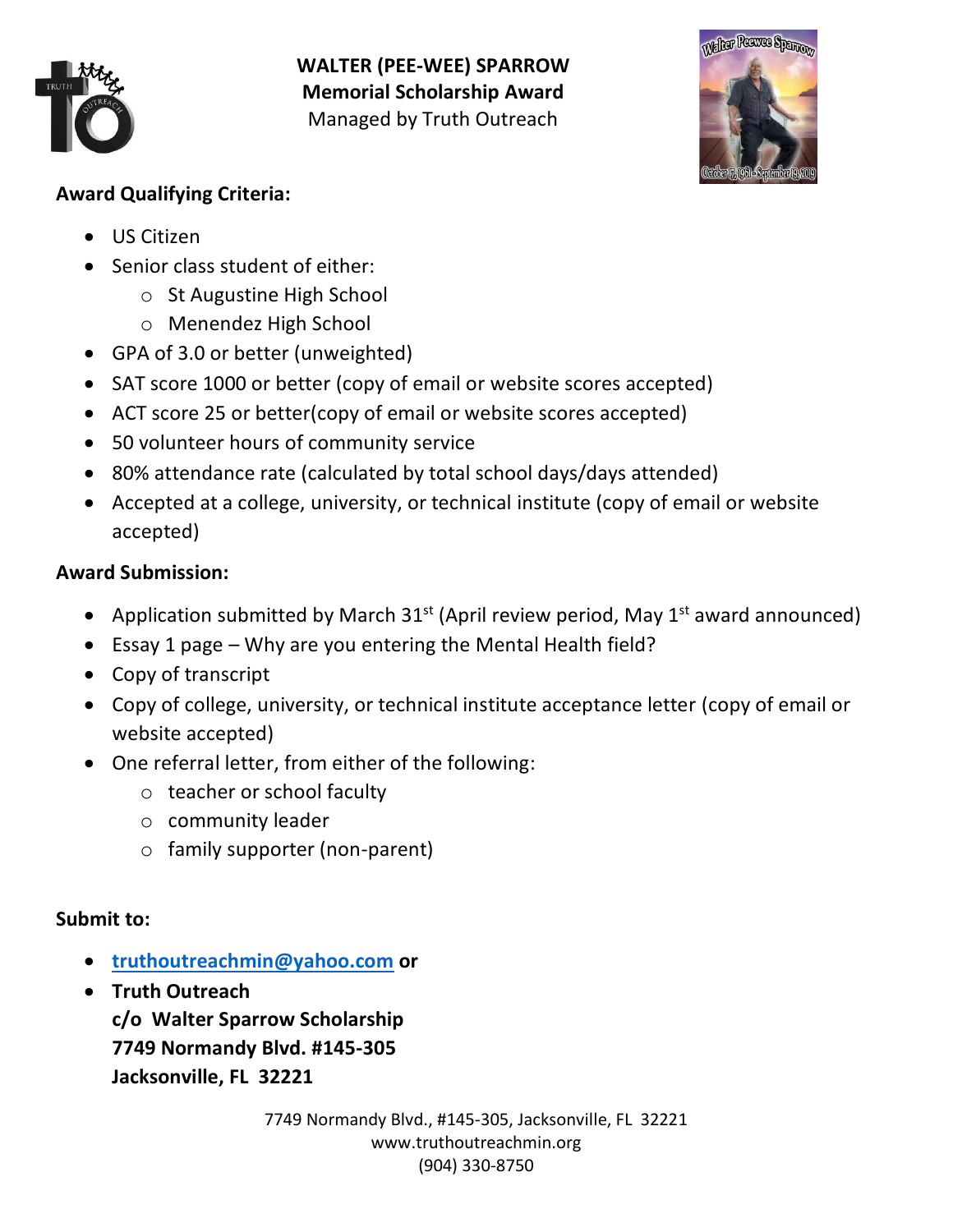|                       |                                                                                                     | <b>WALTER (PEE-WEE) SPARROW</b><br><b>Memorial Scholarship Award</b><br>Managed by Truth Outreach | Welter Peerce Spannon                                                                                     |
|-----------------------|-----------------------------------------------------------------------------------------------------|---------------------------------------------------------------------------------------------------|-----------------------------------------------------------------------------------------------------------|
|                       | Please print your answers in black or blue ink:<br>(Use an additional piece of paper, if necessary) |                                                                                                   |                                                                                                           |
|                       |                                                                                                     |                                                                                                   | 1. Last Name: __________________________First Name:___________________________Middle Initial: ___________ |
|                       |                                                                                                     |                                                                                                   |                                                                                                           |
|                       |                                                                                                     |                                                                                                   |                                                                                                           |
|                       |                                                                                                     |                                                                                                   |                                                                                                           |
|                       |                                                                                                     |                                                                                                   |                                                                                                           |
|                       |                                                                                                     |                                                                                                   | 5. Unweighted Grade Point Average (GPA): ___________ (On a 4.0 scale)                                     |
|                       | ACT/SAT score: _____________________                                                                |                                                                                                   |                                                                                                           |
|                       |                                                                                                     |                                                                                                   |                                                                                                           |
|                       |                                                                                                     |                                                                                                   | 7. A. List any academic honors, awards and membership activities while in high school:                    |
|                       |                                                                                                     |                                                                                                   |                                                                                                           |
|                       |                                                                                                     |                                                                                                   |                                                                                                           |
| volunteer activities: |                                                                                                     |                                                                                                   | B. List your hobbies, outside interests, extracurricular activities and school related                    |
|                       |                                                                                                     |                                                                                                   |                                                                                                           |
|                       |                                                                                                     |                                                                                                   |                                                                                                           |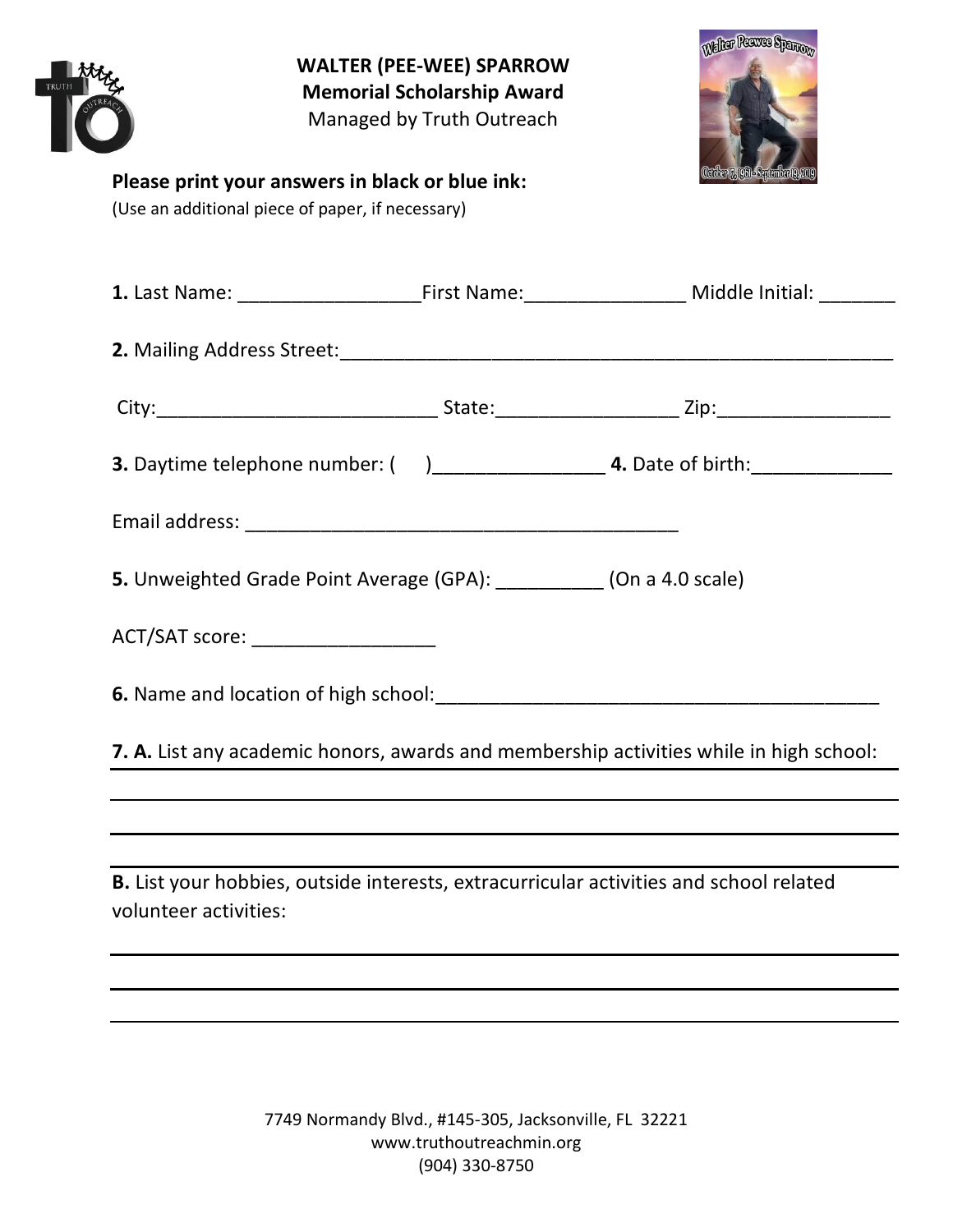Welter Peerce Spann **WALTER (PEE-WEE) SPARROW Memorial Scholarship Award** Managed by Truth Outreach **C.** List your non-school sponsored volunteer activities in the community: **8. A.** Which college/university do you plan to attend: \_\_\_\_\_\_\_\_\_\_\_\_\_\_\_\_\_\_\_\_\_\_\_\_\_\_ **B.** Have you received any other scholarships: (yes/no) \_\_\_\_\_\_\_\_\_\_\_\_\_\_\_\_ **C.** Name of scholarship: \_\_\_\_\_\_\_\_\_\_\_\_\_\_\_\_\_\_\_\_\_\_\_\_\_\_\_\_\_\_\_\_\_\_\_\_\_\_\_\_\_ **D.** \$\_\_\_\_\_\_\_\_\_\_\_\_\_\_\_\_ NOTE: Answering yes to this question doesn't disqualify you for this scholarship award. **9.** Anticipated field of study: **We are all that the study:**  $\blacksquare$ **10.** Which degree do you intend to complete at the above-named school: \_\_\_\_\_\_ Technical license/certificate \_\_\_\_\_\_\_ AA/AS Degree \_\_\_\_\_\_ BA/BS Degree \_\_\_\_\_\_\_ Master's Degree \_\_\_\_\_\_ Doctorate/Other